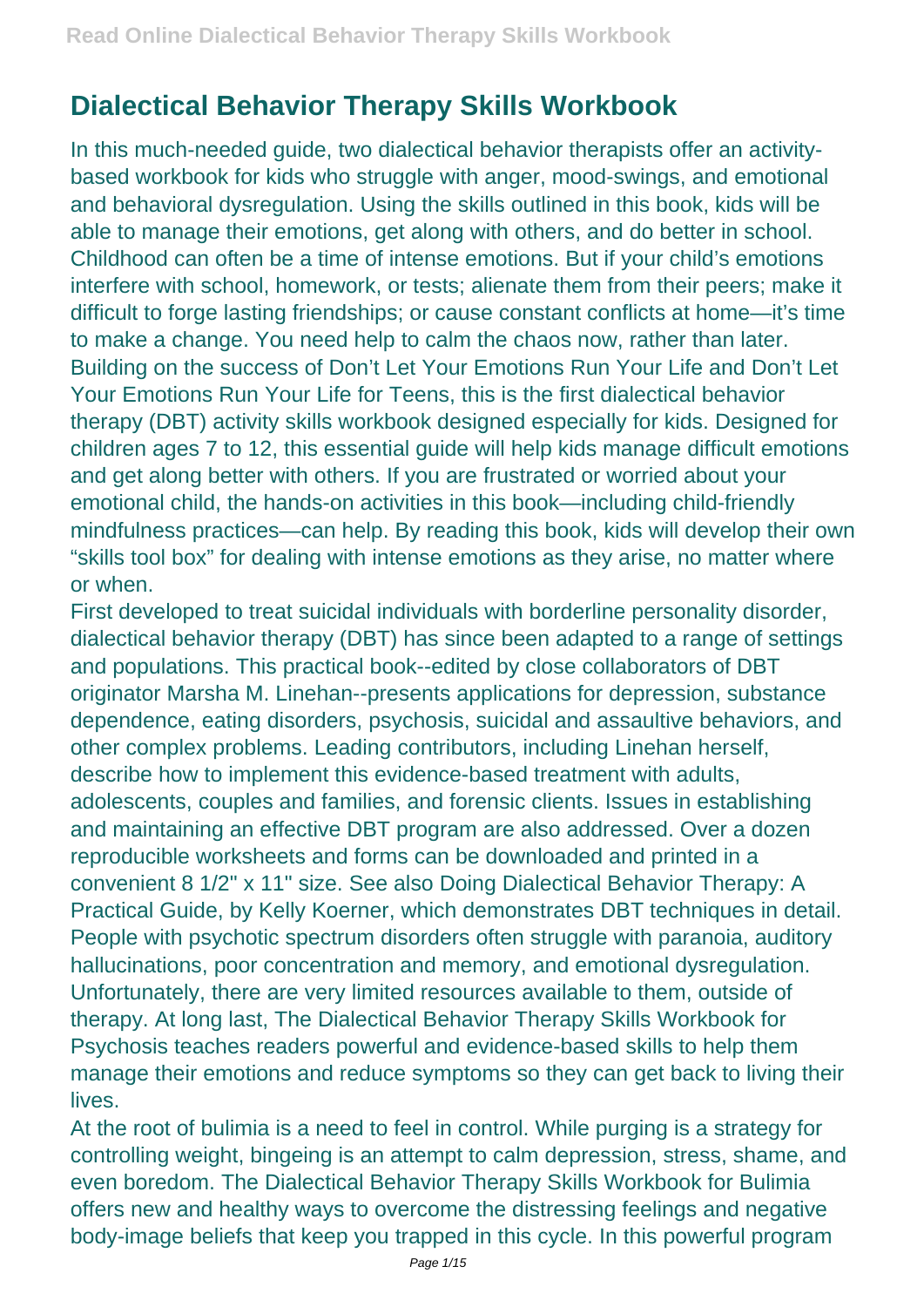used by therapists, you'll learn four key skill sets-mindfulness, distress tolerance, emotion regulation, and interpersonal effectiveness-and begin using them right away to manage bulimic urges. The book includes worksheets and exercises designed to help you take charge of your emotions and end your dependence on bulimia. You'll also learn how to stay motivated and committed to ending bulimia instead of reverting to old behaviors. Used together, the skills presented in this workbook will help you begin to cope with uncomfortable feelings in healthy ways, empower you to feel good about nourishing your body, and finally gain true control over your life.

When you have difficulties managing your emotions, it can feel like you're losing control of your whole life. Anger, hurt, grief, worry, and other intense feelings can be overwhelming, and how you react to these emotions can impact your ability to maintain relationships, succeed at work, or even think straight! If you find it difficult to understand, express, and process intense emotions—and most of us do—this book is for you. Calming the Emotional Storm is your guide to coping with difficult emotions calmly and responsibly by using powerful skills from dialectical behavior therapy. This method combines cognitive behavioral techniques with mindfulness practices to change the way you respond to stressful situations. By practicing these skills, you can stop needless emotional suffering and develop the inner resilience that will help you weather any emotional storm. This book will teach you how to: • Establish a balanced life for an everyday sense of well-being • Let go of unwanted worries and fears • Become better at accepting yourself and others • Work through a crisis without letting emotions take over Powerful and effective skills to help you manage psychosis, take charge of your emotions, and get back to living your life. Based in dialectical behavior therapy (DBT), this first-of-its-kind workbook offers real skills to help you balance your emotions and stay grounded in reality. You'll find self-assessments, worksheets, and guided activities to help you understand your symptoms and manage them in day-to-day life. You'll also gain self-awareness, learn to navigate difficult or stressful situations, and discover healthier ways of interacting with others. If you have a history of psychosis or suffer from psychotic spectrum disorder, you know how difficult it can be. You may experience paranoia, auditory hallucinations, and emotional dysregulation. In addition, you may feel alienated from your friends and family if they have trouble understanding what you're going through. The good news is that you can move beyond the stigma of psychosis, regain hope, and rebuild your life. This compassionate workbook will help you get started. In this workbook, you'll learn the core skills of DBT to help you feel better: Mindfulness Distress tolerance Emotion regulation Interpersonal effectiveness You'll also find important information on relapse prevention—including warning signs to watch out for, what to do if you have another episode, and an extensive resource list to help you manage your symptoms. And finally, you'll find a wealth of practical tools that can be used every day for long-lasting psychosis recovery. Originally developed for the treatment of borderline personality disorder,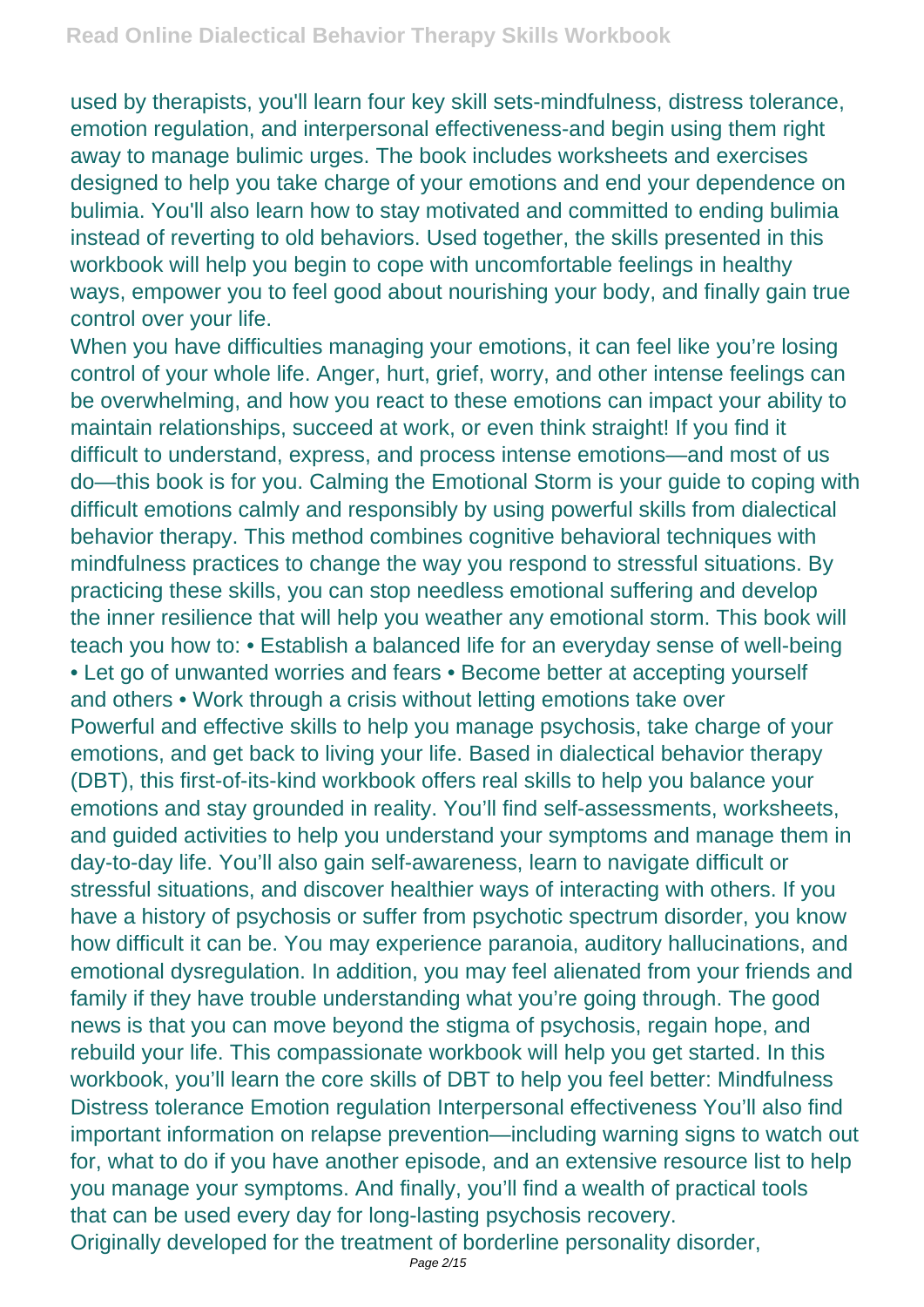dialectical behavior therapy, or DBT, has rapidly become one of the most popular and most effective treatments for all mental health conditions rooted in out-ofcontrol emotions. However, there are limited resources for psychologists seeking to use DBT skills with individual clients. In the tradition of ACT Made Simple, DBT Made Simple provides clinicians with everything they need to know to start using DBT in the therapy room. The first part of this book briefly covers the theory and research behind DBT and explains how DBT differs from traditional cognitive behavioral therapy approaches. The second part focuses on strategies professionals can use in individual client sessions, while the third section teaches the four skills modules that form the backbone of DBT: core mindfulness, distress tolerance, emotion regulation, and interpersonal effectiveness. The book includes handouts, case examples, and example therapist-client dialogue—everything clinicians need to equip their clients with these effective and life-changing skills. Let's face it: life gives you plenty of reasons to get angry, sad, scared, and frustrated-and those feelings are okay. But sometimes it can feel like your emotions are taking over, spinning out of control with a mind of their own. To make matters worse, these overwhelming emotions might be interfering with school, causing trouble in your relationships, and preventing you from living a happier life. Don't Let Your Emotions Run Your Life for Teens is a workbook that can help. In this book, you'll find new ways of managing your feelings so that you'll be ready to handle anything life sends your way. Based in dialectical behavior therapy (DBT), a type of therapy designed to help people who have a hard time handling their intense emotions, this workbook helps you learn the skills you need to ride the ups and downs of life with grace and confidence. This book offers easy techniques to help you: •Stay calm and mindful in difficult situations •Effectively manage out-of-control emotions •Reduce the pain of intense emotions •Get along with family and friends

Are you interested in learning an alternative way to help your patients? Do you wish to find out more information about dialectical behavioral therapy? Would you like a better understanding of DBT before beginning treatment? This book is the perfect place to start! The Dialectical Behavior Therapy Skill Workbook for Anxiety is intended to help those interested in learning about dialectical behavior therapy (DBT), whether they are health-care professionals or patients beginning the therapy. It offers information about the origins of DBT and how it works for a better understanding of how it can help a variety of diagnoses, particularly those connected to anxiety. Inside, you will find: Understanding of DBT and why it was created Which diagnoses work with DBT Types of DBT 4 Modules or Skills of DBT Myths about DBT and the truths to combat these myths ... and much more! Who is the target audience for this book? This workbook is intended as a prologue to Dialectical Behavior Therapy (DBT) proposed for psychological well-being experts who wish to familiarize themselves with the treatment. It is also fitting for psychological wellness suppliers and other health care suppliers, even outside of emotional well-being, who need to decide if DBT is suitable for their patients and customer. It can also be helpful for patients undergoing DBT who wish to learn more about it. Frequently Asked Questions: Q: Does this workbook have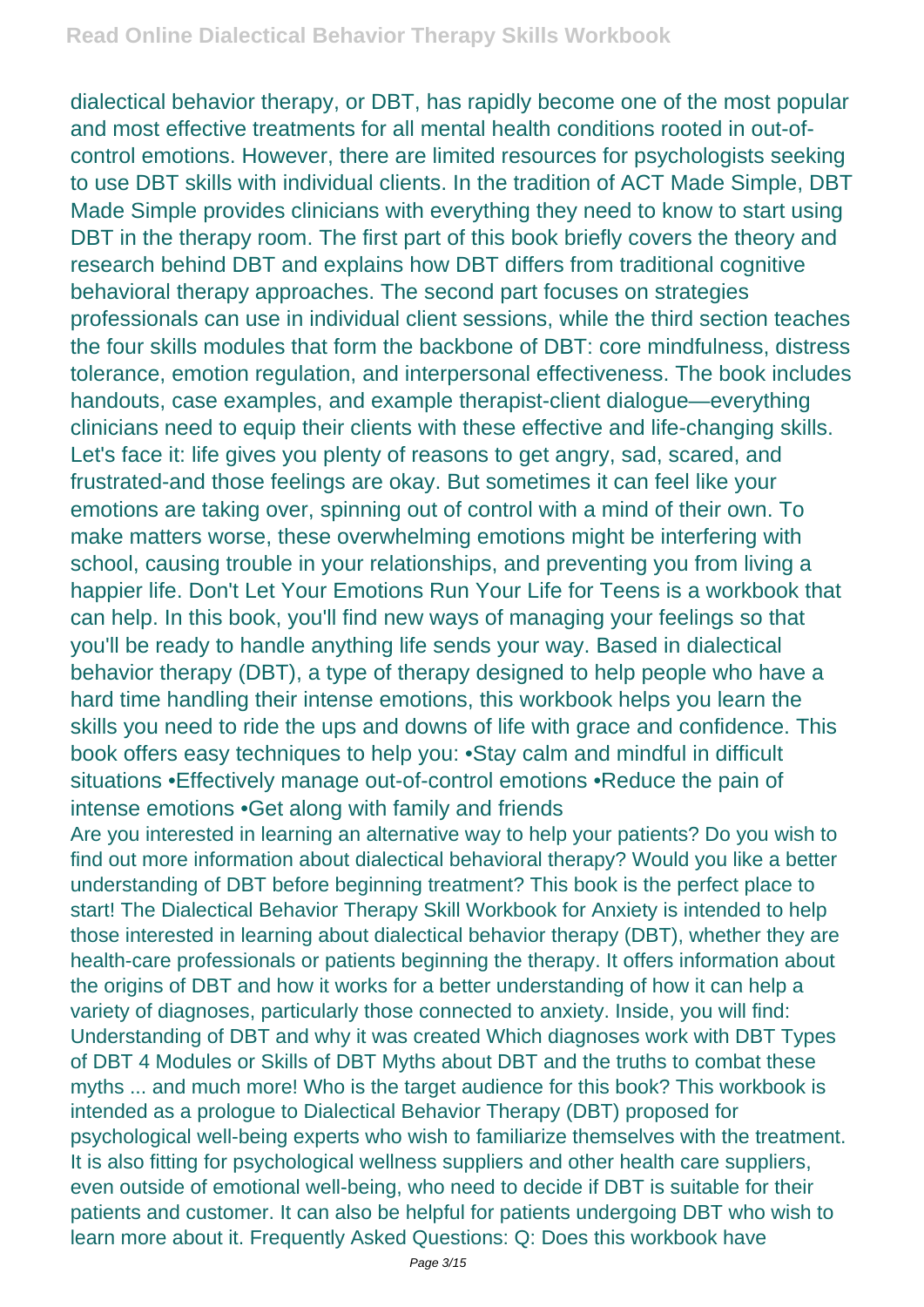information and guides for group therapy? A: Yes, each step of this workbook includes suggestions for group therapy. All four modules or skills explain how to use them with multiple patients for health care professionals who use this technique for patients who benefit from group settings. Q: What are the benefits of DBT and why should I choose it? A: While this book provides a more in-depth explanation of the benefits of this type of therapy, the quick answer to this is that DBT is an effective therapy where others have failed. It was created in the 1980s by Dr. Marsha Linehan and her partners when they found that cognitive-behavioral therapy was ineffective with certain patients. This workbook will help you determine if it is the best choice for your patients. Q: Is there a list of disorders that DBT treats? A: Yes. This book lists the disorders that DBT could be used to treat. It goes into extensive explanation of how DBT is used to treat each disorder. Each module and skill also offers an additional explanation of how they can help a variety of disorders. Q: Can I use DBT just by reading this workbook? A: This workbook is intended as a prologue to further DBT education. DBT is an effective but complicated therapy that requires much study. While this workbook has a substantial amount of information, it is only intended as an important and essential supplement for DBT education and provides a basis for future learning. This book is the perfect place to begin learning about dialectical behavior therapy! Don't hesitate to start reading this book to get all the information you can prior to more intense education on DBT and decide whether it is right for you and your patients! Obtain the knowledge you need to create a better future for your practice. Add this book to your library today! A written workshop for professionals and patients interested in learning dialectical behavioral therapy (DBT), intended as an in-depth and essential prologue to future studies. This pragmatic workbook offers evidence-based skills grounded in dialectical behavior therapy (DBT) to help you find lasting relief from trauma and post-traumatic stress disorder (PTSD). If you've experienced trauma, you should know that there is nothing wrong with you. Trauma is a normal reaction to an abnormal event. Sometimes, the symptoms of trauma persist long after the traumatic situation has ceased. This is what we call PTSD—in other words, the "trauma after the trauma." This happens when the aftereffects of trauma—such anxiety, depression, anger, fear, insomnia, and even addiction—end up causing more ongoing harm than the trauma itself. So, how can you start healing? With this powerful and proven-effective workbook, you'll find practical exercises for overcoming trauma using mindfulness, interpersonal effectiveness, emotion regulation, and distress tolerance. You'll learn how to be present in the moment and identity the things that trigger your trauma. You'll also find activities and exercises to help you cope with stress, manage intense emotions, navigate conflict with others, and change unhealthy thought patterns that keep you stuck. Finally, you'll find practical materials for review and closure, so you can take what you've learned out into the world with you. If you're ready to move past your trauma and start living your life again, this workbook will help guide you, one step at a time. The practical interventions in this guide can be used on their own or in conjunction with therapy. From leading experts who have trained thousands of professionals in dialectical behavior therapy (DBT), this manual provides indispensable tools for treating adolescents with emotional or behavioral problems of any level of severity. Clinicians are guided step by step to teach teens and parents five sets of skills: Mindfulness, Distress Tolerance, Walking the Middle Path (a family-based module developed by the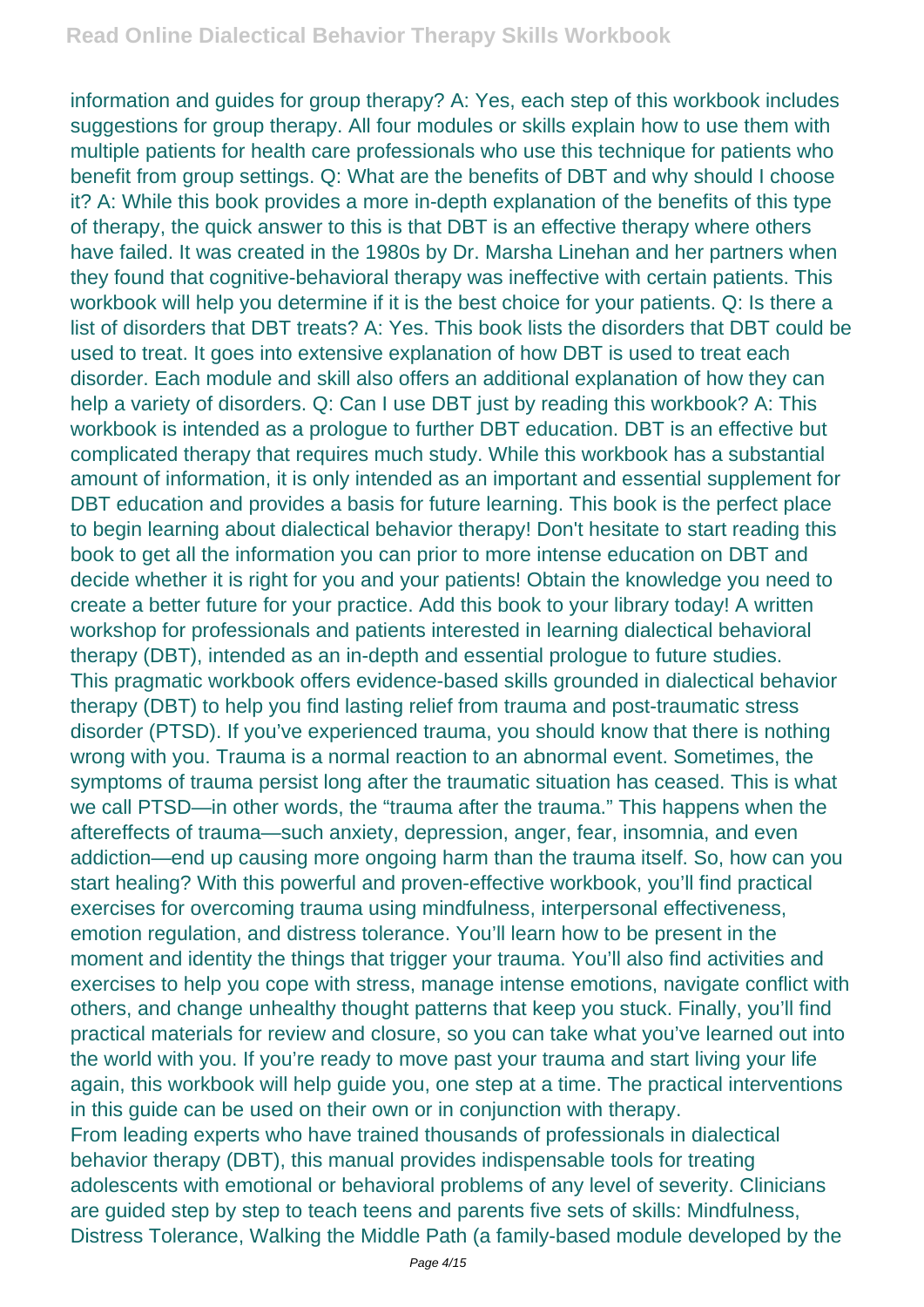authors specifically for teens), Emotion Regulation, and Interpersonal Effectiveness. Designed for optimal clinical utility, the book features session outlines, teaching notes, discussion points, examples, homework assignments, and 85 reproducible handouts, in a large-size format for easy photocopying. Purchasers also get access to a Web page where they can download and print the reproducible materials. See also the authors' Dialectical Behavior Therapy with Suicidal Adolescents (with Marsha M. Linehan), which delves into skills training and other DBT components for those at highest risk. Post-traumatic stress disorder (PTSD) is an extremely debilitating anxiety condition that can occur after exposure to a terrifying event or ordeal. Although many know that this mental health issue affects veterans of war, many may not know that it also affects victims of domestic violence, sexual violence, natural disasters, crime, car accidents and accidents in the workplace. No matter the cause of their illness, people with PTSD will often relive their traumatic experience in the form of flashbacks, memories, nightmares, and frightening thoughts. This is especially true when they are exposed to events or objects that remind them of their trauma. Left untreated, PTSD can lead to emotional numbness, insomnia, addiction, anxiety, depression, and even suicide. In The PTSD Workbook, Second Edition, psychologists and trauma experts Mary Beth Williams and Soili Poijula outline techniques and interventions used by PTSD experts from around the world to offer trauma survivors the most effective tools available to conquer their most distressing trauma-related symptoms, whether they are a veteran, a rape survivor, or a crime victim. Based in cognitive behavioral therapy (CBT), the book is extremely accessible and easy-to-use, offering evidence-based therapy at a low cost. This new edition features chapters focusing on veterans with PTSD, the link between cortisol and adrenaline and its role in PTSD and overall mental health, and the mindbody component of PTSD. This book is designed to arm PTSD survivors with the emotional resilience they need to get their lives back together after a traumatic event. Featuring more than 225 user-friendly handouts and worksheets, this is an essential resource for clients learning dialectical behavior therapy (DBT) skills, and those who treat them. All of the handouts and worksheets discussed in Marsha M. Linehan's DBT Skills Training Manual, Second Edition, are provided, together with brief introductions to each module written expressly for clients. Originally developed to treat borderline personality disorder, DBT has been demonstrated effective in treatment of a wide range of psychological and emotional problems. No single skills training program will include all of the handouts and worksheets in this book; clients get quick, easy access to the tools recommended to meet their particular needs. The 8 1/2" x 11" format and spiral binding facilitate photocopying. Purchasers also get access to a Web page where they can download and print additional copies of the handouts and worksheets. Mental health professionals, see also the author's DBT Skills Training Manual, Second Edition, which provides complete instructions for teaching the skills. Also available: Cognitive-Behavioral Treatment of Borderline Personality Disorder, the authoritative presentation of DBT, and Linehan's instructive skills training videos for clients--Crisis Survival Skills: Part One, Crisis Survival Skills: Part Two, From Suffering to Freedom, This One Moment, and Opposite Action.

Put an end to self-harming behaviors—once and for all. Do you cut or self-harm? Do you feel like it gives you a sense of control in a world where you so often feel helpless and powerless? Do you do it to distract from emotional pain, or just feel something other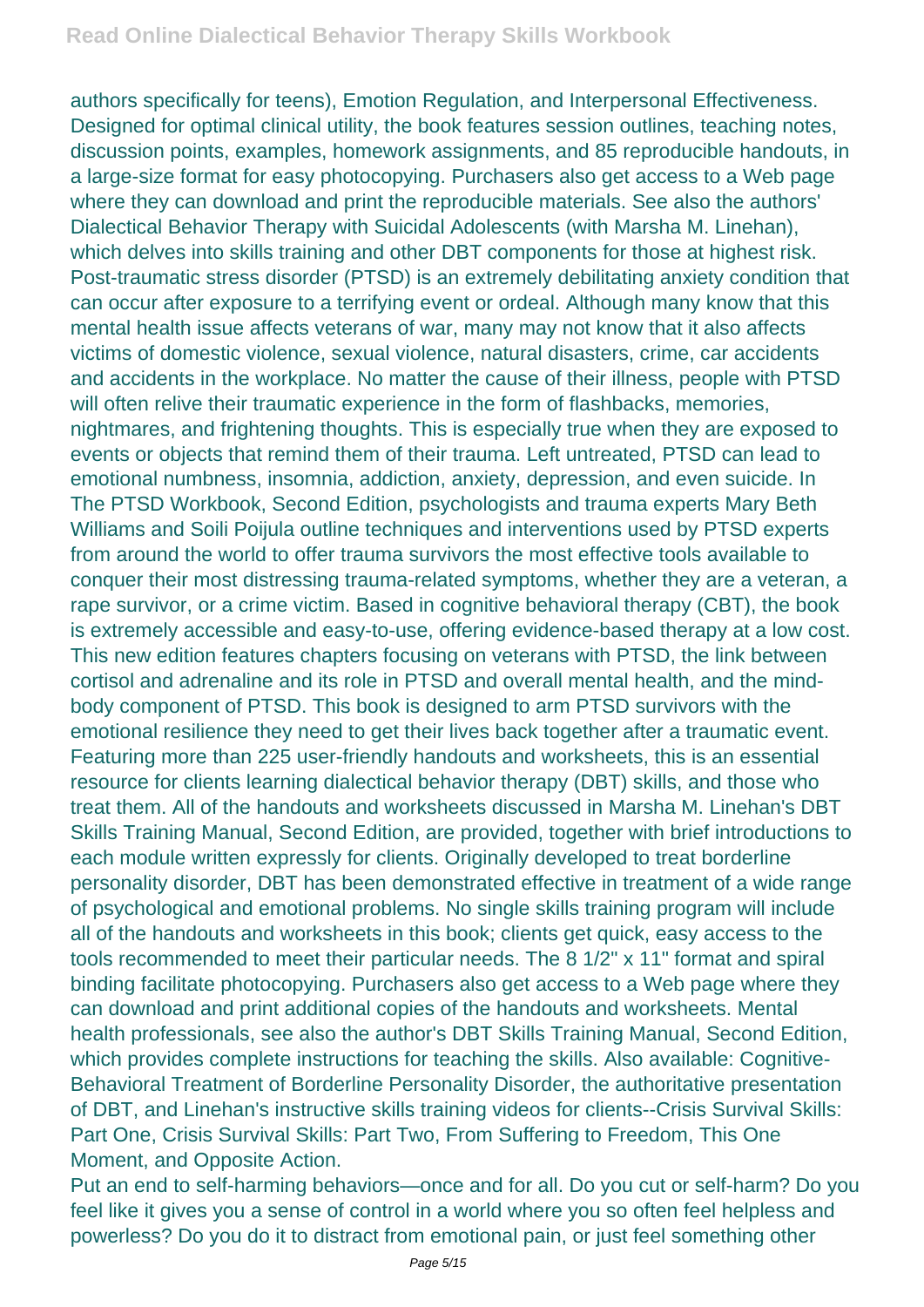than total numbness? There's a long list of reasons why you may self-harm. But regardless of the reason or the method, the truth is that self-harm is a destructive—and potentially deadly—way to deal with emotional pain. Fortunately, there are healthier and safer ways to manage your emotions. In The DBT Skills Workbook for Teen Self-Harm, dialectical behavior therapy (DBT) expert Sheri Van Dijk offers powerful skills to help you manage your emotions, so you won't have to rely on self-destructive behaviors. Whether you're actively engaging in self-harm by injuring your body, or participating in other self-destructive behaviors such as substance abuse or disordered eating, this workbook will help you create your own action plan for change. This workbook will guide you through four essential DBT skills: Mindfulness shows you how to experience emotion without having to act on it Distress tolerance teaches you how to deal with the urge to self-harm Emotional regulation allows you to understand and control painful feelings Interpersonal effectiveness helps you build self-respect and minimize feelings of worthlessness and hopelessness Life can be painful, but you don't need to face this pain all on your own. With support, and the skills outlined in this workbook, you'll gain the tools you need to manage difficult thoughts and feelings in safer, healthier ways. As if coping with feelings of depression or anxiety by themselves weren't difficult enough, clinical research suggests that as many as 60 percent of depression sufferers concurrently experience some kind of anxiety disorder. If you are in this group, it is quite common to simultaneously experience profound loss of energy and initiative along with substantial stress and anxiety. Caught between the push and pull of these two conditions, you might find that neither is easy even to recognize, much less cope with. But, by adapting for the first time the powerful techniques of dialectical behavior therapy, or DBT, to the special needs of people troubled by co-occurring depression and anxiety, this book offers powerful tools for overcoming this condition. DBT is designed for people who have lost hope and meaningfulness in life, who question their own ability to be influential in their world, who find their emotions intolerable, and who find that they try to escape and avoid important aspects of their lives. DBT may be just the tool you've been looking for to move beyond depression and anxiety. The step-bystep exercises, techniques, and worksheets in this book work to identify painful inner conflicts that might underlie depression and anxiety symptoms. Then, by negotiating a series of compromises, the techniques help acknowledge these issues while limiting their ability to interfere with your life—effectively reducing the extent to which your emotions govern who you are or what you are capable of. This book explains mindfulness techniques that encourage participation in the world and allow easier adaptation to change. It treats the difference between "threat cues" and "safety cues" and how recognizing and reacting to them constructively can reduce the effects of anxiety and depression. By teaching you how to monitor and limit negative selfevaluations and how to best tolerate negative experience, this book gives you a powerful set of tools for the control of co-occurring depression and anxiety. Do you have trouble managing your emotions? First developed by Marsha M. Linehan for treating borderline personality disorder, dialectical behavior therapy (DBT) has proven effective as treatment for a range of other mental health problems, and can greatly improve your ability to handle distress without losing control and acting destructively. However, to make use of these techniques, you need to build skills in four key areas: distress tolerance, mindfulness, emotion regulation, and interpersonal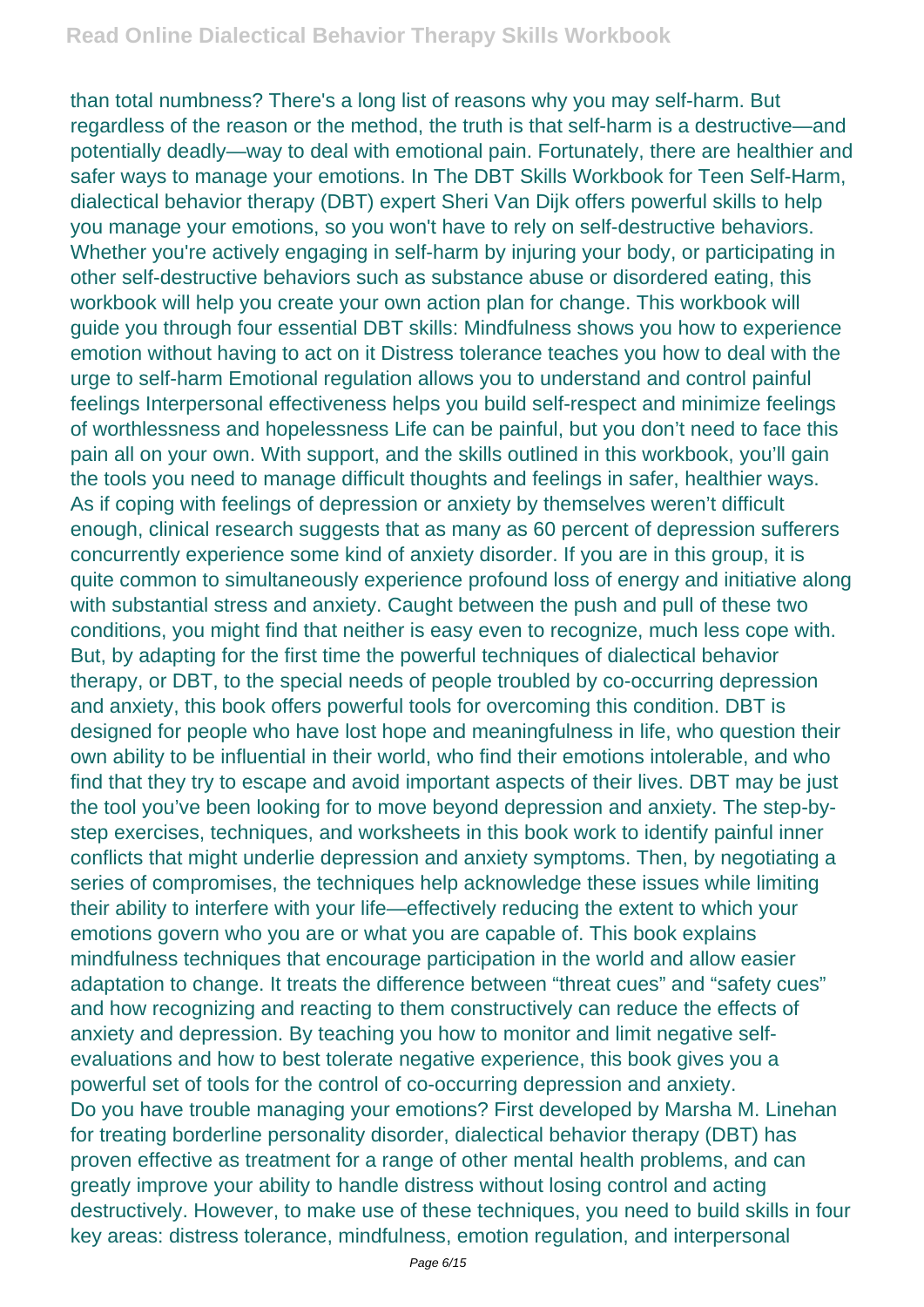effectiveness. The Dialectical Behavior Therapy Skills Workbook, a collaborative effort from three esteemed authors, offers evidence-based, step-by-step exercises for learning these concepts and putting them to work for real and lasting change. Start by working on the introductory exercises and, after making progress, move on to the advanced-skills chapters. Whether you're a mental health professional or a general reader, you'll benefit from this clear and practical guide to better managing your emotions. This fully revised and updated second edition also includes new chapters on cognitive rehearsal, distress tolerance, and self-compassion. Once you've completed the exercises in this book and are ready to move on to the next level, check out the authors' new book, The New Happiness Workbook.

Write and chart to restore emotional balance with this evidence-based diary. Do you struggle with intense emotions? Difficult emotions like anger, fear, sadness, guilt, and shame are part of being human; but when they get out of control, these emotions can also cause us severe pain. When you're in the grip of an emotional storm, it's all too easy to overreact, lash out at others, or become angry with yourself. Fortunately, there is help. Dialectical behavior therapy, or DBT, can help you find inner calm when your feelings become too painful or out of your control. And one of the key elements of a DBT treatment protocol is keeping a diary to chart your emotions. From the authors of the self-help classic, The Dialectical Behavior Therapy Skills Workbook, this diary offers daily writing prompts to help you master and chart your progress using the core skills of dialectical behavior therapy—mindfulness, interpersonal effectiveness, emotion regulation, and distress tolerance. Most importantly, you'll find practical ways to put these skills to work, every day. With this fully revised and updated second edition, you will: Learn new techniques to use when you feel overwhelmed Observe and record your progress each day Find out which coping strategies work best for you Discover nutrition and lifestyle changes that can make you feel better The diary also includes new skills based on recent DBT research; exercises using exposure-based cognitive rehearsal (EBCR); and space for you to monitor your successes, chart your progress, and stay on track making productive changes in your life.

Temper tantrums in the supermarket. Tears that seem to come out of nowhere. Battles over homework that are more like wars. When your child has problems regulating his or her emotions, there's no hiding it. Children with intense emotions go from 0 to 100 in seconds and are prone to frequent emotional and behavioral outbursts that leave parents feeling bewildered and helpless. Other parents may have told you that it's just a phase or that your child needs discipline. In reality, your child may have emotion dysregulation, a tendency to react intensely to situations other children take in stride. Parenting a Child Who Has Intense Emotions is an effective guide to de-escalating your child's emotions and helping your child express feelings in productive ways. You'll learn strategies drawn from dialectical behavior therapy (DBT), including mindfulness and validation skills, and practice them when your child's emotions spin out of control. This well-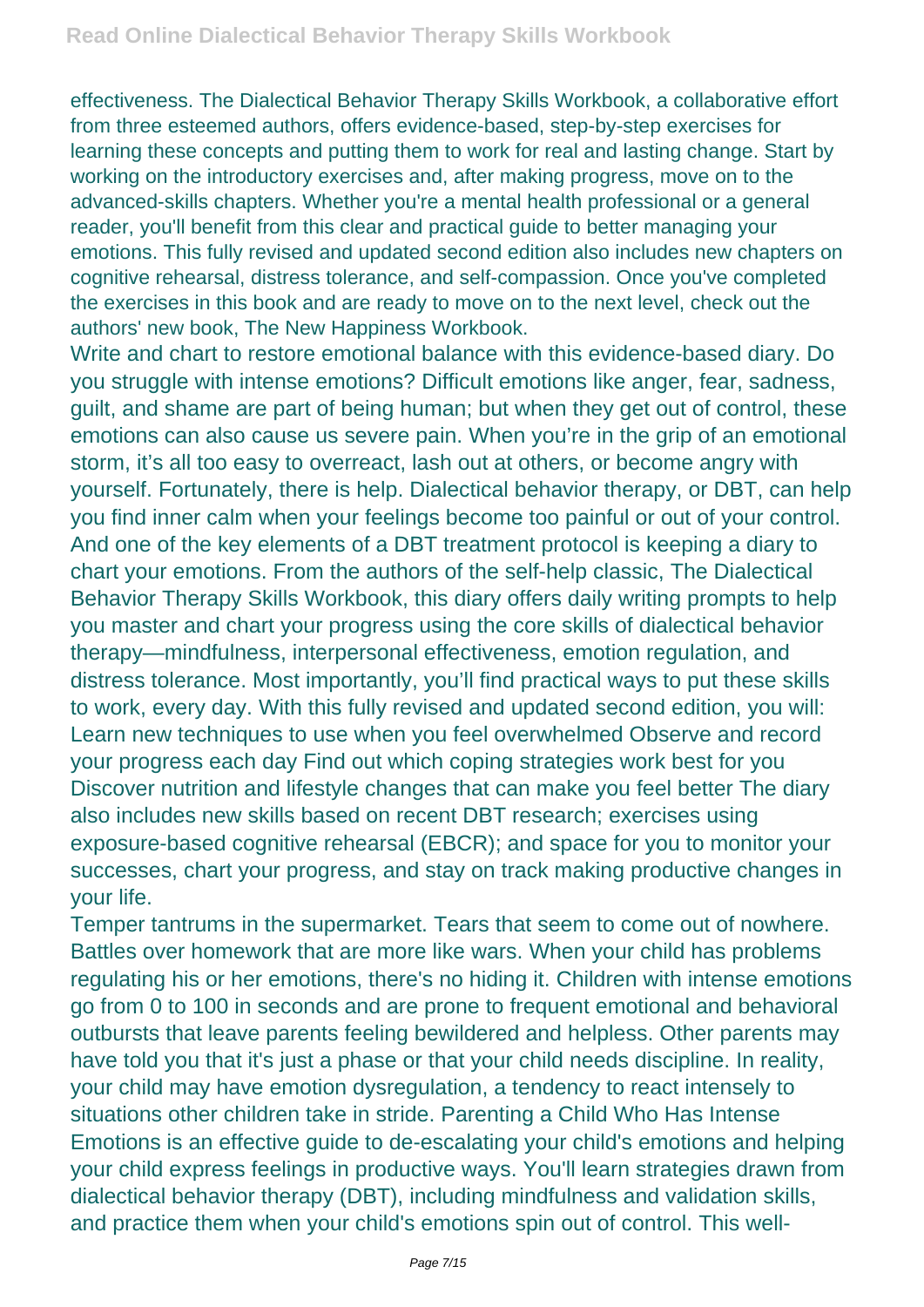researched method for managing emotions can help your child make dramatic emotional and behavioral changes that both of you will be proud of. Just think if you had a go-to book that would help solve your toughest challenges when working with troubled teens. Jean Eich, PsyD, was searching for such a resource and it didn't exist... "I didn't have and couldn't find a comprehensive, practical source of information for doing DBT with teenagers. And it needed to be something that spoke to therapists, parents and the adolescents as all are involved for successful treatment. I wanted a source of information that would include worksheets on DBT written for teenagers and in a way that appeals to them. I also wanted information about how to practically apply DBT with parents and a source of information that I could point parents to. Plus - it needed to include something for the professionals to implement DBT, and work with these distinct audiences, as they are related. Not finding what I needed - I wrote one, including all the information I have learned and applied in my own practice." Introducing - a complete skills training manual for DBT with adolescents, focused on practical application for teens, parents and therapists, all in one comprehensive manual. Part One covers DBT for teens with comprehensive and age-relevant skills explanations, examples, and applied worksheets. Eich makes the skills real for teens with exercises that get them practicing new behaviors in real-life situations. Includes teaching pages for all four DBT skills training modules. Part Two is a dedicated focus to parents with pertinent information on DBT, parenting, and common teenage developmental issues, as well as, skills written to get parents using them individually, in connection with their child(ren), and as a part of the family system. This section not only emphasizes that DBT skills can be used for anybody and everybody, but also that parents need to be active and involved for an effective change process. Part Three is crafted for therapists, with practical strategies on how to conduct DBT programming, tips to navigate dialectical dilemmas with adolescent developmental tasks and behaviors, and advice to balance therapy with parental involvement. Part Three also contains suggestions to teach the skills in active and experiential ways along with helpful sample forms, handouts, and worksheets. Radically open dialectical behavior therapy (RO DBT) is a groundbreaking, transdiagnostic treatment model for clients with difficult-to-treat overcontrol (OC) disorders, such as anorexia nervosa, chronic depression, and obsessivecompulsive disorder (OCD). Written by the founder of RO DBT, Thomas Lynch, this is the first and only session-by-session training manual to help you implement this evidence-based therapy in your practice. As a clinician, you're familiar with dialectical behavioral therapy (DBT) and its success in treating

clients with emotion dysregulation disorders. But what about clients with overcontrol disorders? OC has been linked to social isolation, aloof and distant relationships, cognitive rigidity, risk aversion, a strong need for structure, inhibited emotional expression, and hyper-perfectionism. And yet—perhaps due to the high value our society places on the capacity to delay gratification and inhibit public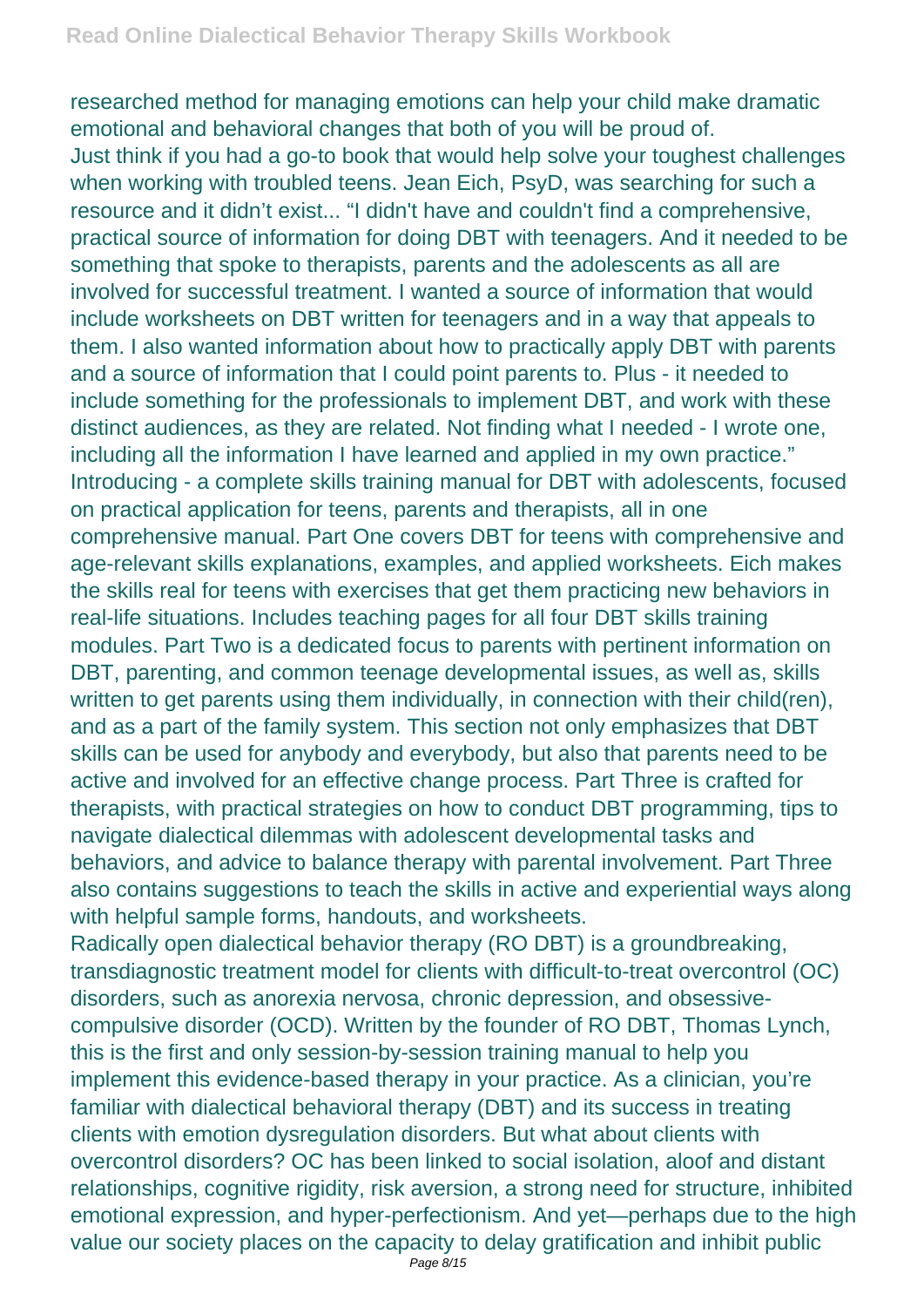displays of destructive emotions and impulses—problems linked with OC have received little attention or been misunderstood. Indeed, people with OC are often considered highly successful by others, even as they suffer silently and alone. RO DBT is based on the premise that psychological well-being involves the confluence of three factors: receptivity, flexibility, and social-connectedness. RO DBT addresses each of these important factors, and is the first treatment in the world to prioritize social-signaling as the primary mechanism of change based on a transdiagnostic, neuroregulatory model linking the communicative function of human emotions to the establishment of social connectedness and well-being. As such, RO DBT is an invaluable resource for treating an array of disorders that center around overcontrol and a lack of social connectedness—such as anorexia nervosa, chronic depression, postpartum depression, treatment-resistant anxiety disorders, autism spectrum disorders, as well as personality disorders such as avoidant, dependent, obsessive-compulsive, and paranoid personality disorder. In this training manual, you'll find an outline of RO DBT, including history, research, and how it differs from traditional DBT. You'll also find a session-bysession RO DBT outpatient treatment protocol, with sections that outline the weekly, one-hour individual therapy sessions and weekly two-and-a-half hour skills training classes that occur over a period of approximately thirty weeks. This includes instructor guidelines and user-friendly worksheets. The feasibility, acceptability, and efficacy of RO DBT is evidence-based and informed by over twenty years of translational treatment development research. This important manual—along with its companion book, Radically Open Dialectical Behavior Therapy (available separately), distills the essential components of RO DBT into a workable program you can start using right away to improve treatment outcomes for clients suffering with OC.

Do you struggle with anger? Is it hurting your relationships and holding you back from living the life you want? This book offers powerful, proven-effective dialectical behavioral therapy (DBT) skills to help you understand and manage anger before it gets the better of you. Anger is a natural human emotion, and everyone feels it at some point in their lives. But if you suffer from chronic anger, it can throw your life out of balance and wreak havoc on relationships with family, friends, romantic partners, and work colleagues. So, how can you get your anger under control before it causes real consequences? Written by two worldrenowned researchers in the field of dialectical behavior therapy (DBT), The Dialectical Behavior Therapy Skills Workbook for Anger offers evidence-based skills designed to help you understand, accept, and regulate chronic anger and other intense emotions. DBT is a powerful and proven-effective treatment for regulating intense emotions such as anger. With its dialectical focus on acceptance and change, its roots in basic behavioral and emotion science, and its practical, easy-to-use skills, DBT provides a unique and effective approach for understanding and managing anger. If you're ready to move past your anger once and for all—and start living a better life—this book will show you how.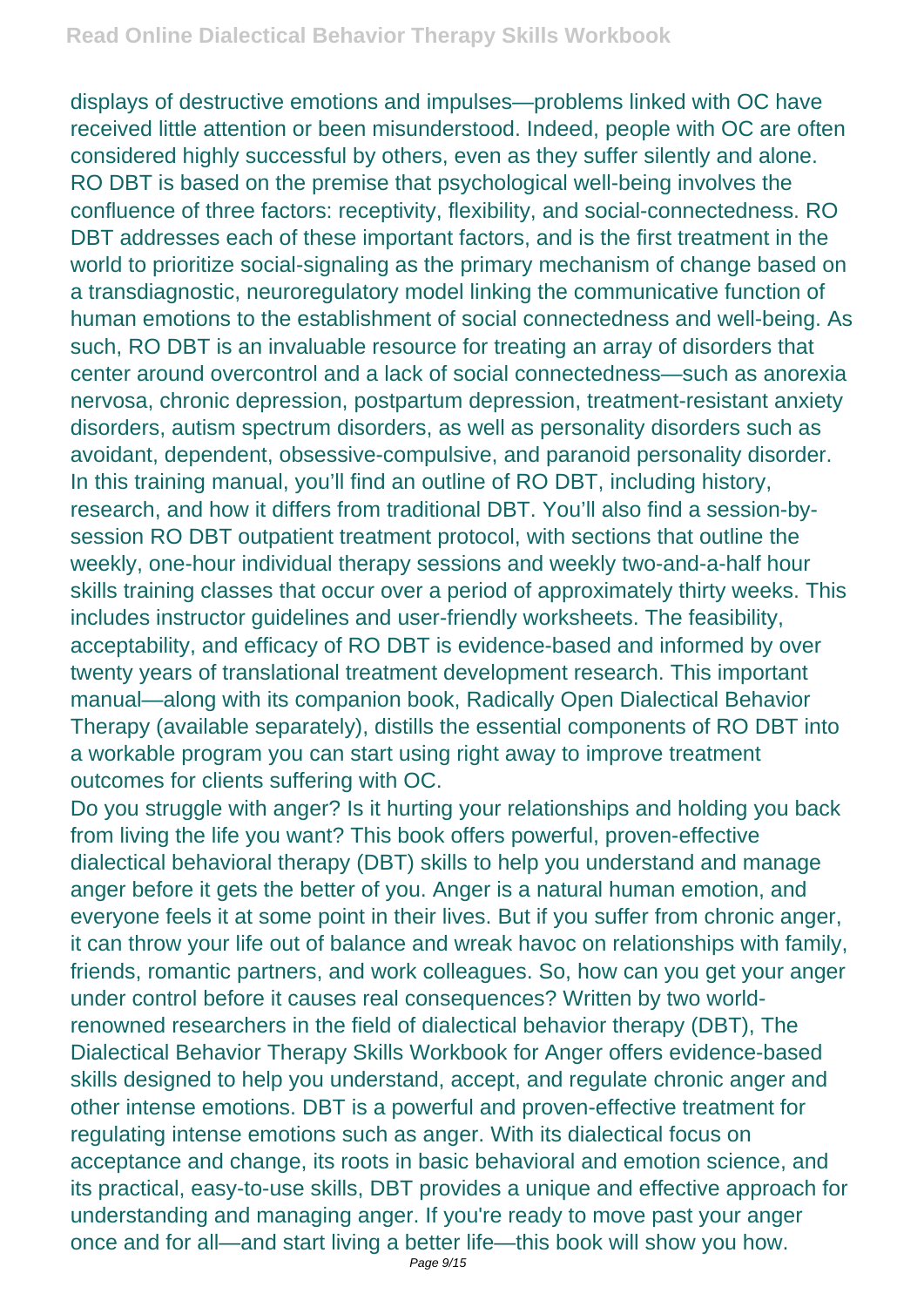In addition to fresh updates on the classic modules of Mindfulness, Distress Tolerance, Emotion Regulation, and Interpersonal Effectiveness, this manual expands skills training into the areas of Dialectics, Shifting Thoughts, Building Routines, Problem- Solving, and Boundaries. Straight-forward explanations and useful worksheets make the skills accessible to clients. Practical guidance on clinical policies with program forms help therapists create save and structured treatment environments. Easy to read and highly practical, this definitive manual is an invaluable resource for clients and therapists across theoretical orientations. If you are like many others living with borderline personality disorder (BPD), you know what it's like to be overwhelmed by intense and fluctuating emotions; to have difficulty with relationships; and to constantly struggle with troubling thoughts and behaviors. BPD can be especially difficult to treat, though there are ways to gain control over your symptoms and live a happier, healthier life. Expanding on the core skill of dialectical behavior therapy (DBT), Mindfulness for Borderline Personality Disorder will help you target and successfully manage many of the familiar symptoms of BPD. Inside, you will learn the basics of mindfulness through specific exercises, and will gain powerful insight through reallife stories from people who have BPD. If you are ready to take that first step on the path toward wellness, this book will be your guide.

By a distinguished team of authors, this workbook offers readers unprecedented access to the core skills of dialectical behavior therapy (DBT), formerly available only through complicated professional books and a small handful of topical workbooks. These straightforward, step-by-step exercises will bring DBT core skills to thousands who need it.

We all want to be happy, but how do we achieve it? This unique workbook blends spiritual wisdom with evidence-based psychological practices to help you achieve lasting fulfilment. Most of us are searching for happiness in one form or another, but the "happiness" we've been conditioned to pursue is often elusive and fleeting. When we base our happiness on what we have—such as material possessions or status recognition from others—our happiness is no longer in our control. This workbook will show you that happiness is not about accumulating and consuming, or even achieving some deep state of spiritual bliss. Instead, you'll find a fresh perspective on how to achieve authentic happiness rooted in spiritual values and actions. Written by two best-selling authors in the field of psychology (The Dialectical Behavior Therapy Skills Workbook), this guide blends mindfulness-based spiritual practices with evidence-based acceptance and commitment therapy (ACT) to help you develop your own spiritual action plan. Using the practical guidance and exercises in this guide, you'll create a set of principles and behaviors aligned with your deepest values and sense of purpose, and learn to make decisions with a wise mind. Every moment of your life is an opportunity to make choices based on your own personal, deeply held spiritual values—why not start now? This workbook will give you the hands-on tools you need to get started.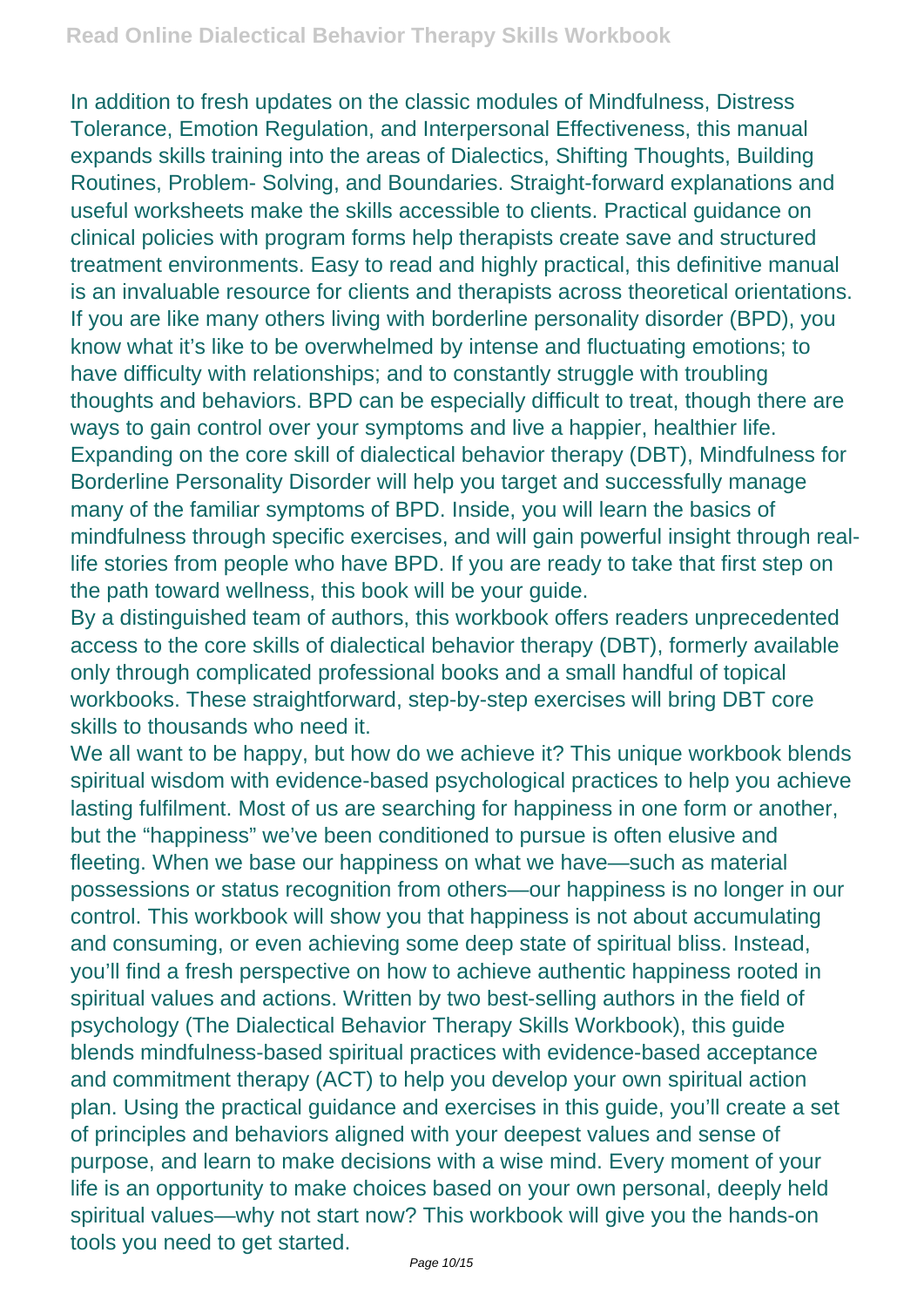Has separation anxiety, fear of abandonment, self-harm and emotional instability prevented you from experiencing what should have been the typical life of a 'normal' person? Have negative thoughts assaulted you on every side, taking control and proving stubbornly resistant to all attempts to drive them away? Have you had emotions that sometimes you can't even name? ? Anger, fear, sadness and shame are notoriously difficult emotions to manage as nature has forged their purpose purely to protect us. Sometimes trauma can interfere with your ability to regulate your emotions, amplifying them and generating devastating effects for yourself and for others. If you live with a Borderline Disorder, you will likely have been prey to intense and fluctuating emotions, struggling every day with troubling thoughts and behavior; finding difficulties being understood by others and being troubled in your relationships. Borderline Personality Disorders are officially recognized as DSM 5 and still remain a stigma, fueled by ignorance and misinformation that causes unnecessary and undeserved shame and isolation for its victims. Dialectical Behavior Therapy, has rapidly become one of the most popular and most effective treatments for the range of mental health conditions that are rooted in out-of-control emotions. DBT was created for the treatment of individuals struggling with suicidal thoughts, but has now matured into a treatment for a whole range of other conditions that involve dysfunctional emotional regulation. It is currently considered the 'gold standard' for Borderline Personality Disorders and has even been used in the treatment of substance abuse and eating disorders. I RECOMMEND THAT YOU READ THIS BOOK IF, IN THE LAST THREE MONTHS, YOU HAVE FOUND YOURSELF OVERPOWERED BY: - Anxiety, depression and anger, often for reasons that others find difficult to understand or that they consider futile. - Intense or uncontrollable emotional explosions. - Instability in interpersonal relationships and self-esteem. - Concerns about abandonment. - Feeling desperately misunderstood. - Feelings of helplessness and despair. - Practices of self-harm and notions of suicide. - Doubts about yourself and your sanity. and many others.. DO THE FOLLOWING SYMPTOMS SOUND FAMILIAR FOR YOU? YOU SHOULD ADDRESS THESE ISSUES BY: - Listening to those who understand this problem and have experienced the dynamics just listed. - Informing yourself: read articles, watch videos and access people who have the expertise to alleviate the destructive damage that emotional storms can create. This book will most likely not be 'the complete cure' for all your problems. BUT I GUARANTEE that if you read and read again every single chapter carefully, ABSORB all the advice and APPLY the techniques provided by this manual, you will immediately feel a sensation of relief, and see noticeable improvements in every aspect of your life as the days progress.

A clear and effective approach to learning evidence-based DBT skills—now in a fully revised and updated second edition. Do you have trouble managing your emotions? First developed by Marsha M. Linehan for treating borderline personality disorder, dialectical behavior therapy (DBT) has proven effective as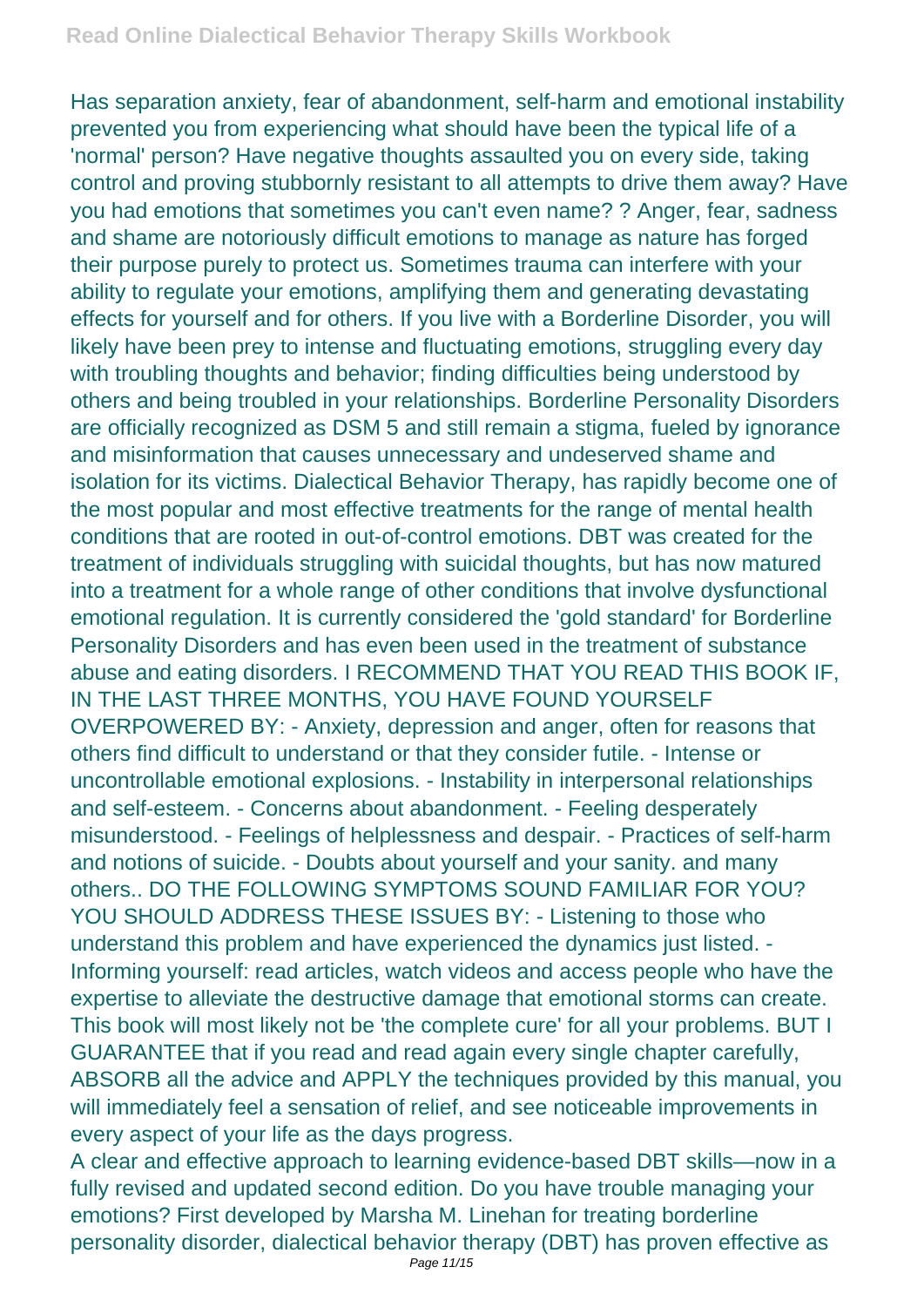treatment for a range of other mental health problems, and can greatly improve your ability to handle distress without losing control and acting destructively. However, to make use of these techniques, you need to build skills in four key areas: distress tolerance, mindfulness, emotion regulation, and interpersonal effectiveness. The Dialectical Behavior Therapy Skills Workbook, a collaborative effort from three esteemed authors, offers evidence-based, step-by-step exercises for learning these concepts and putting them to work for real and lasting change. Start by working on the introductory exercises and, after making progress, move on to the advanced-skills chapters. Whether you're a mental health professional or a general reader, you'll benefit from this clear and practical guide to better managing your emotions. This fully revised and updated second edition also includes new chapters on cognitive rehearsal, distress tolerance, and self-compassion. Once you've completed the exercises in this book and are ready to move on to the next level, check out the authors' new book, The New Happiness Workbook.

At the root of bulimia is a need for control over one's body, environment, and feelings of self-worth. Instead of coping with negative feelings in healthy ways, people with bulimia binge and purge. This book is for people who attempt to calm intense, negative emotions through their bulimia-people who feel that by controlling their weight, they will be able to better control their lives. The Dialectical Behavior Therapy Skills Workbook for Bulimia teaches readers a healthier coping mechanism for dealing with their feelings called dialectical behavior therapy (DBT). Using skills drawn from this proven approach, along with motivational interviewing, readers learn to regulate their emotions in effective ways that are healthy for mind and body. Worksheets and exercises throughout the book help readers put new skills like commitment, mindfulness, distress tolerance, emotion regulation, and interpersonal effectiveness into practice. This book also helps readers identify and address mental health conditions, such as anxiety and depression, that are often comorbid with bulimia.

?? Take control of your life and enjoy it like never! ?? The great utility of this 3-in-1 bundle is that Samantha Koffler has collected in one place sincere, true, and practical advice that has helped hundreds of people transform the way they look at the world. Everyone can get emotional sometimes, so we need to learn a better set of skills to use those emotions to our advantage. Alter your behaviors and actions to improve your emotional experience. Just as the health of the body is a result or impact of many related causes, so is it with self-confidence. This collection will also help you improve your trajectories and long-term relationships and give you a possibility to achieve the goals you have set yourself. This bundle covers: Book 1 DBT: \* The Basic Of Dialect Behavior Therapy \* How Dialect Behavior Therapy Works \* Fundamental Dbt Skills \* Interpersonal Effectiveness Skills \* Emotion Regulation Skills \* Mindfulness Skills \* Distress Tolerance Skills And much more! Book 2 ADHD: \* The Basic Of Dialect Behavior Therapy \* How Dialect Behavior Therapy Works \* Fundamental Dbt Skills \* Interpersonal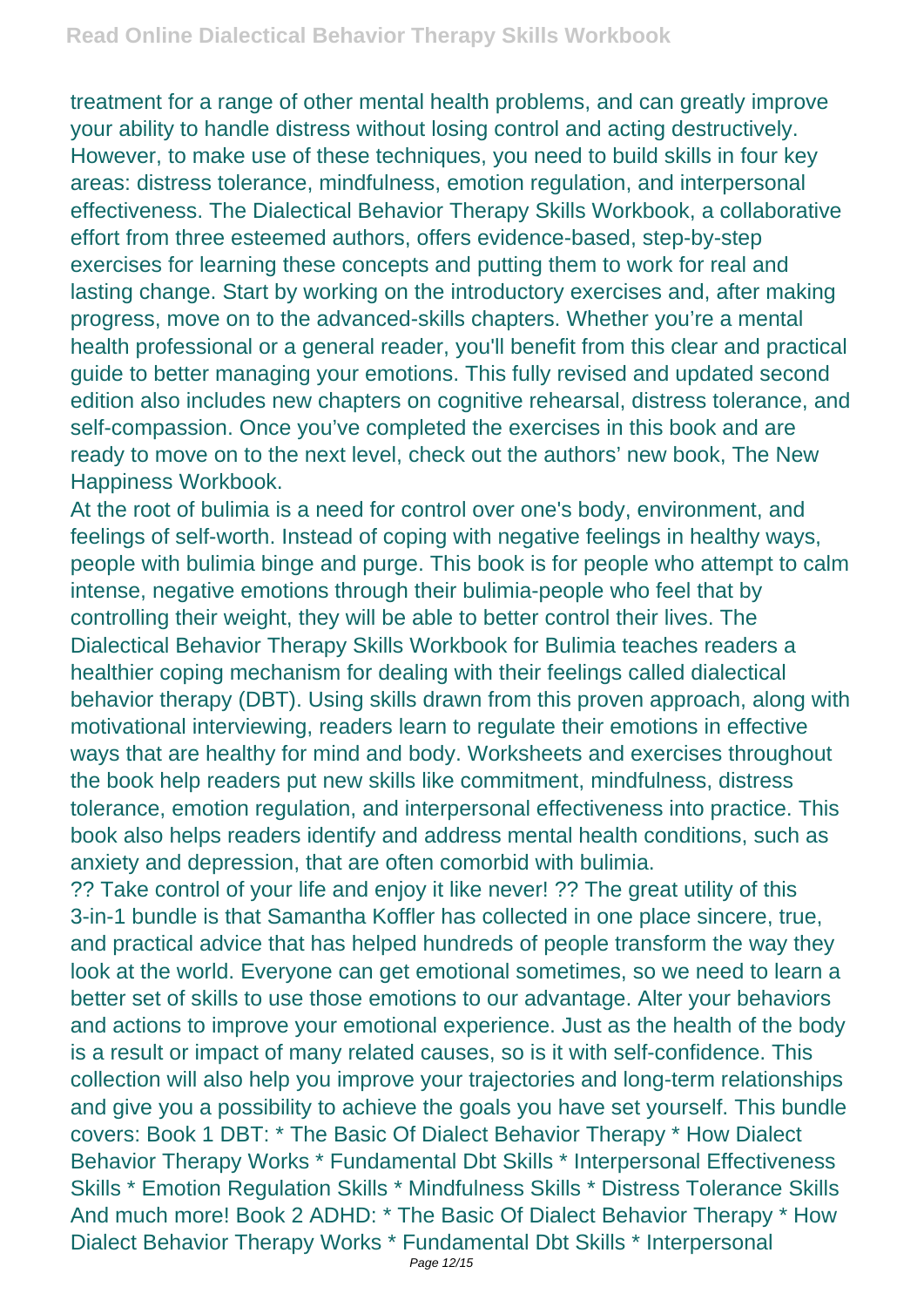Effectiveness Skills \* Emotion Regulation Skills \* Mindfulness Skills \* Distress Tolerance Skills And much more! Book 3 SELF-ESTEEM: \* What Healthy Self-Esteem Means. \* What You Stand To Gain From Healthy Self-Esteem. \* Common Signs Of Low Self-Esteem. \* Boosting Your Self-Confidence In Steps. \* Who You Are For Your Family. \* Overcoming Negative Thinking. And much more! Buy this audiobook now to begin your journey to healing today! This groundbreaking book gives clinicians a new set of tools for helping clients overcome binge-eating disorder and bulimia. Featuring vivid case examples and 30 reproducibles, the book shows how to put an end to binge eating and purging by teaching clients more adaptive ways to manage painful emotions. The Mindfulness Solution for Intense Emotions offers breakthrough, new mindfulness skills and exercises drawn from dialectical behavior therapy (DBT) to help you move past harmful emotions. If you suffer from intense emotions, you are not alone. Millions of Americans are diagnosed with emotion regulation disorders, such as borderline personality disorder (BPD) and other comorbid conditions like post-traumatic stress disorder (PTSD), and severe depression. Developed by Marsha Linehan, DBT is a clinically proven, evidence-based treatment for intense emotions that can help you start feeling better right away. This is the first consumer-friendly book to offer Linehan's new mindfulness skills to help you take control of your emotions, once and for all. In this book, you'll learn seven powerful skills that highlight the unique connection between mindfulness and emotion regulation. Each skill is designed to help you find focus in the present moment, reduce impulsive behavior, and increase a sense of connection to your true self, even during times of extreme stress or difficulty. You can feel calmer, more grounded, and centered. If you're ready, the mindfulness practices in this book will help you move away from a chaotic, emotion-driven life and cultivate a focused, intentional one.

Kids often have strong emotions. But if a child s emotions interfere with school, alienate them from their peers, or cause constant conflicts at home, parents need resources to help calm the chaos. In this much-needed guide, two dialectical behavior therapists offer an activity-based workbook for kids who struggle with anger, mood-swings, and emotional and behavioral dysregulation. Using the skills outlined in this book, kids will be able to manage their emotions, get along with others, and do better in school."

Filled with vivid clinical vignettes and step-by-step descriptions, this book demonstrates the nuts and bolts of dialectical behavior therapy (DBT). DBT is expressly designed for--and shown to be effective with--clients with serious, multiple problems and a history of treatment failure. The book provides an accessible introduction to DBT while enabling therapists of any orientation to integrate elements of this evidence-based approach into their work with emotionally dysregulated clients. Experienced DBT clinician and trainer Kelly Koerner clearly explains how to formulate individual cases; prioritize treatment goals; and implement a skillfully orchestrated blend of behavioral change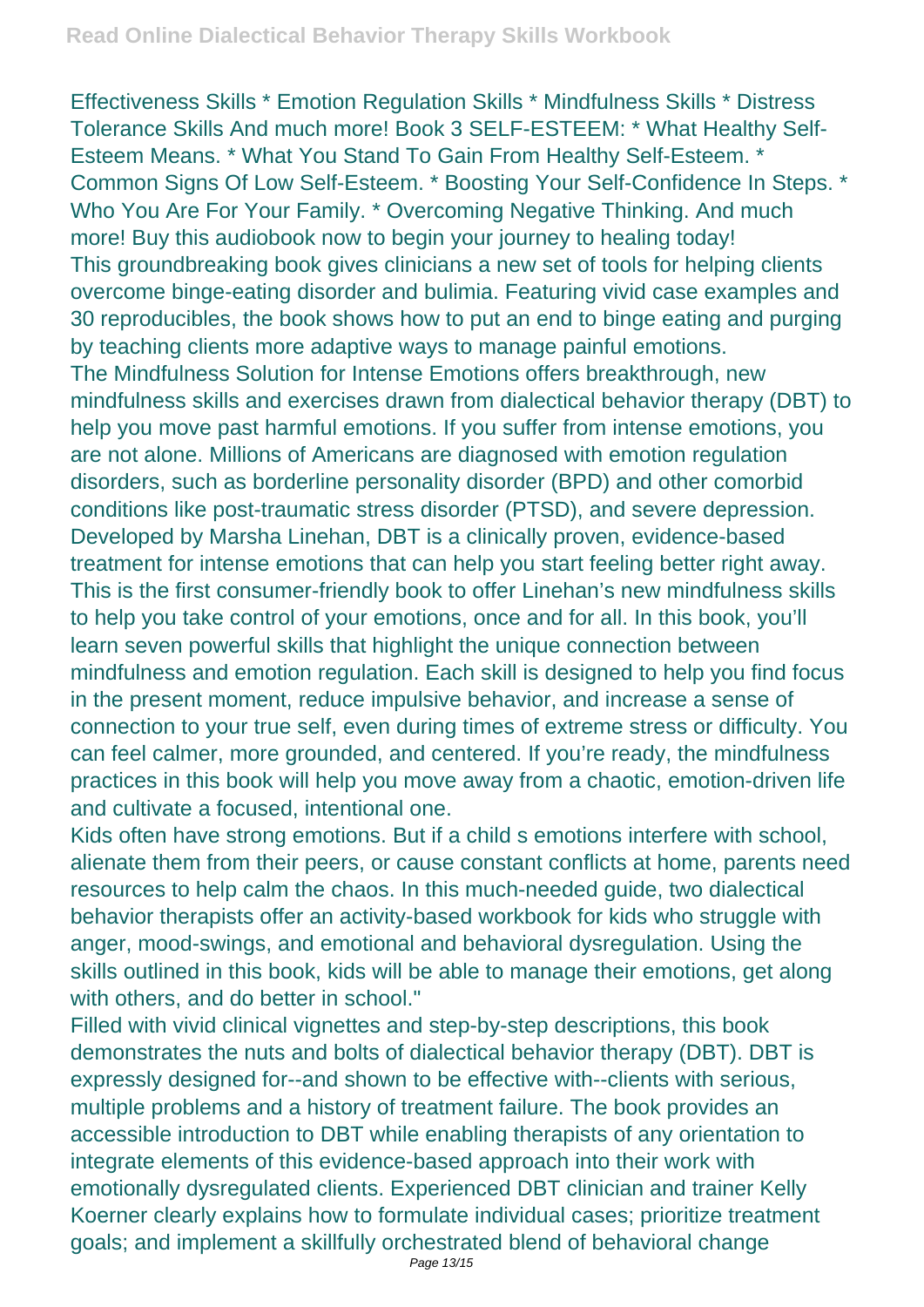strategies, validation strategies, and dialectical strategies. See also Dialectical Behavior Therapy in Clinical Practice, Second Edition: Applications across Disorders and Settings, edited by Linda A. Dimeff, Shireen L. Rizvi, and Kelly Koerner, which presents exemplary DBT programs for specific clinical problems and populations.

Dialectical behavior therapy (DBT) has proven to be the most effective treatment for the mood swings and impulsive behavior symptomatic of bipolar disorder. This workbook presents a complete program for those suffering from this illness. If you have an anxiety disorder or experience anxiety symptoms that interfere with your day-to-day life, you can benefit from learning four simple skills that therapists use with their clients. These easy-to-learn skills are at the heart of dialectical behavior therapy (DBT), a cutting-edge therapeutic approach that can help you better manage the panic attacks, worries, and fears that limit your life and keep you feeling stuck. This book will help you learn these four powerful skills: Mindfulness helps you connect with the present moment and notice passing thoughts and feelings without being ruled by them. Acceptance skills foster self-compassion and a nonjudgmental stance toward your emotions and worries. Interpersonal effectiveness skills help you assert your needs in order to build more fulfilling relationships with others. Emotion regulation skills help you manage anxiety and fear before they get out of control. In The Dialectical Behavior Therapy Skills Workbook for Anxiety, you'll learn how to use each of these skills to manage your anxiety, worry, and stress. By combining simple, straightforward instruction in the use of these skills with a variety of practical exercises, this workbook will help you overcome your anxiety and move forward in your life.

The Dialectical Behavior Therapy Skills WorkbookPractical DBT Exercises for Learning Mindfulness, Interpersonal Effectiveness, Emotion Regulation, and Distress ToleranceNew Harbinger Publications

Preceded by: Skills training manual for treating borderline personality disorder / Marsha M. Linehan. c1993.

The Mindfulness Solution to Anxiety Drawing on techniques and perspectives from two seemingly different traditions, this second edition of the self-help classic Calming Your Anxious Mind offers you a powerful and profound approach to overcoming anxiety, fear, and panic. From the evidence-based tradition of Western medicine, learn the role your thoughts and emotions play in anxiety. And, from the tradition of meditation and the inquiry into meaning and purpose, discover your own potential for presence and stillness, kindness and compassionand the tremendous power these states give you to heal and transform your life. Use this encouraging, step-by-step program to: •Learn about the mechanism of anxiety and the body's fear system •Develop a healing mindfulness practice-one breath at a time •Start on the path to presence, stillness, compassion, and loving kindness •Practice acceptance during mindfulness meditation •Feel safe while opening up to fearful and anxious feelings